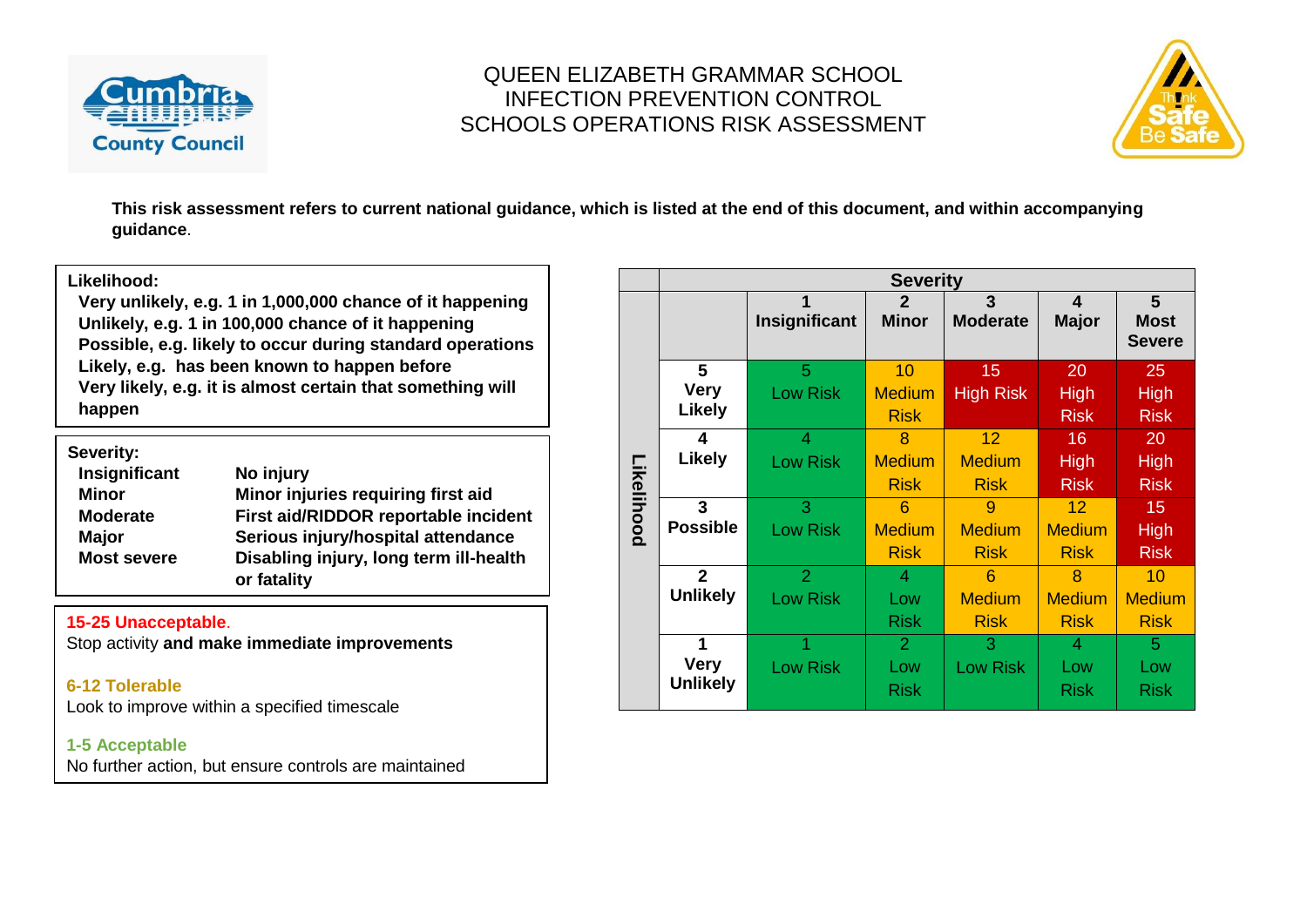

 $\overline{a}$ 

### QUEEN ELIZABETH GRAMMAR SCHOOL INFECTION PREVENTION CONTROL SCHOOLS OPERATIONS RISK ASSESSMENT



| <b>RA</b> reference                                                                                                                                                                                                                                                                        | 909/5401                                                                                                                                                                                                                                                        | <b>Activity description</b> | Infection prevention and control -<br>during COVID-19 pandemic                                                                                                                                                             |  |  |  |  |  |
|--------------------------------------------------------------------------------------------------------------------------------------------------------------------------------------------------------------------------------------------------------------------------------------------|-----------------------------------------------------------------------------------------------------------------------------------------------------------------------------------------------------------------------------------------------------------------|-----------------------------|----------------------------------------------------------------------------------------------------------------------------------------------------------------------------------------------------------------------------|--|--|--|--|--|
| <b>Assessment date</b>                                                                                                                                                                                                                                                                     | $3rd$ March 2022                                                                                                                                                                                                                                                | Assessor name               | Head Teacher: Paul Buckland                                                                                                                                                                                                |  |  |  |  |  |
| Assessment team members                                                                                                                                                                                                                                                                    | Rob Dawson<br><b>Allen Martin</b><br>Sarah Nohavicka<br>Mark Rosa<br>Vicki Smith<br>Jayne Scott                                                                                                                                                                 | <b>Planned review date</b>  | 1 <sup>st</sup> September 2022                                                                                                                                                                                             |  |  |  |  |  |
| Location                                                                                                                                                                                                                                                                                   | Queen Elizabeth Grammar School                                                                                                                                                                                                                                  | Number of people exposed    | 998 Students and 150 Staff                                                                                                                                                                                                 |  |  |  |  |  |
| Overall residual risk level<br>following implementation of<br>effective control measures                                                                                                                                                                                                   | <b>Medium risk</b><br><b>Professionals in Public Health, Health and</b><br>Safety and LA services will continue<br>to work closely with recognised trade<br>union colleagues to promote safe working<br>procedures, suitable safety controls and<br>limit risk. | People exposed              | All employees<br><b>Pupils</b><br><b>Visitors</b><br>Contractors<br>Members of the public<br>Vulnerable children/adults<br>Persons with pre-existing medical<br>conditions<br><b>First aiders</b><br>New/expectant mothers |  |  |  |  |  |
| DfE helpline 0800 046 8687 (select option 1 for advice on action to take in response to a positive case)                                                                                                                                                                                   |                                                                                                                                                                                                                                                                 |                             |                                                                                                                                                                                                                            |  |  |  |  |  |
| <b>Assessment last updated</b>                                                                                                                                                                                                                                                             | February 2022                                                                                                                                                                                                                                                   | Is this an acceptable risk? | Yes/Ne                                                                                                                                                                                                                     |  |  |  |  |  |
| Training: All staff will receive training and information proportionate and relevant to the activity that is being undertaken.<br>Monitor and review: This risk assessment and its implementation will be monitored on at least a weekly basis and will take account of any new or updated |                                                                                                                                                                                                                                                                 |                             |                                                                                                                                                                                                                            |  |  |  |  |  |

guidance and ensure that the control measures remain relevant and effective.

**Communication and consultation:** Regular updates will be provided to all staff thorough team meetings/staff bulletins – feedback and comments will be welcomed. Copies of this risk assessment will be available on our school website.

**<sup>1</sup>Check the rules for travel to England from abroad.**

<sup>&</sup>lt;sup>1</sup> [Travel to England from another country during coronavirus \(COVID-19\)](https://www.gov.uk/guidance/travel-to-england-from-another-country-during-coronavirus-covid-19) Foreign travel advice - [GOV.UK \(www.gov.uk\)](https://www.gov.uk/foreign-travel-advice)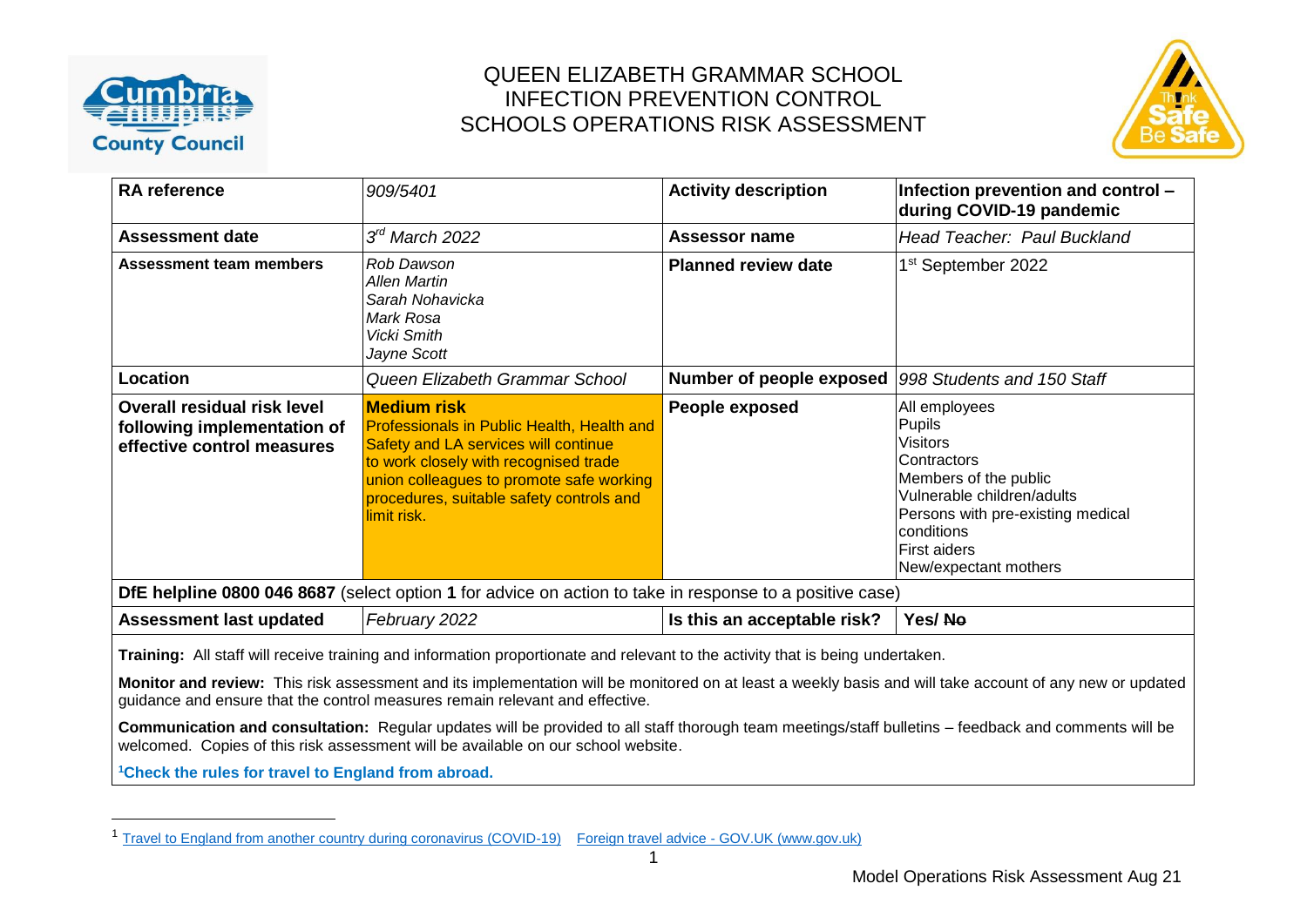



**Face coverings are no longer advised for pupils staff and visitors in classrooms or communal areas**

| <b>Hazard description</b><br>and how people are at risk                                                   | <b>Potential</b><br>risk | Current control measures (those that are in<br>place)                                                                                                                                                                                                                                                                                                                                                                                                                                                                                                                                                                                                                                                                                                                                                                                                                                                  | <b>Additional control</b><br>measures (to be<br>identified and<br>implemented)                                                                                               | <b>Residual</b><br>risk | <b>Action</b><br>details by<br>whom by<br>when |
|-----------------------------------------------------------------------------------------------------------|--------------------------|--------------------------------------------------------------------------------------------------------------------------------------------------------------------------------------------------------------------------------------------------------------------------------------------------------------------------------------------------------------------------------------------------------------------------------------------------------------------------------------------------------------------------------------------------------------------------------------------------------------------------------------------------------------------------------------------------------------------------------------------------------------------------------------------------------------------------------------------------------------------------------------------------------|------------------------------------------------------------------------------------------------------------------------------------------------------------------------------|-------------------------|------------------------------------------------|
| <b>Hazards in relation to</b><br>staffing and daily operation<br>whilst learning to live with<br>COVID-19 |                          | In the event of an outbreak, we will follow Local<br>Health Protection advice. This includes the<br>requirement to introduce face coverings on a<br>temporary basis in communal areas or<br>classrooms by pupils staff and visitors (unless<br>exempt) in the event of a local outbreak<br>Information posters highlighting the symptoms<br>of COVID-19 are prominently displayed<br>throughout the premises.<br>Ongoing communications (posters, emails,<br>inductions briefings toolbox talks) are provided<br>to all employees, pupils, and visitors.<br><sup>2</sup> Staff and pupils are advised that they must not<br>come into school if they have Coronavirus<br>(COVID 19) symptoms see footnote 2 below<br><sup>3</sup> Staff and pupils travelling from abroad will<br>adhere to travel legislation as set out in Travel<br>to England from another country during<br>coronavirus COVID-19. | Coronavirus<br>(COVID-19) -<br>information for<br>schools and early<br>years settings<br>Catch it Kill it Bin it<br>Poster on Schools<br>Portal<br>e-Bug COVID-19<br>website |                         |                                                |

<sup>&</sup>lt;sup>2</sup> [Coronavirus \(COVID-19\) symptoms in children -](https://www.nhs.uk/conditions/coronavirus-covid-19/symptoms/coronavirus-in-children/) NHS (www.nhs.uk) [Main symptoms of coronavirus \(COVID-19\) -](https://www.nhs.uk/conditions/coronavirus-covid-19/symptoms/main-symptoms/) NHS (www.nhs.uk) COVID-19: people [with COVID-19 and their contacts -](https://www.gov.uk/government/publications/covid-19-people-with-covid-19-and-their-contacts/covid-19-people-with-covid-19-and-their-contacts) GOV.UK (www.gov.uk)

<sup>3</sup> Foreign travel advice - [GOV.UK \(www.gov.uk\)](https://www.gov.uk/foreign-travel-advice)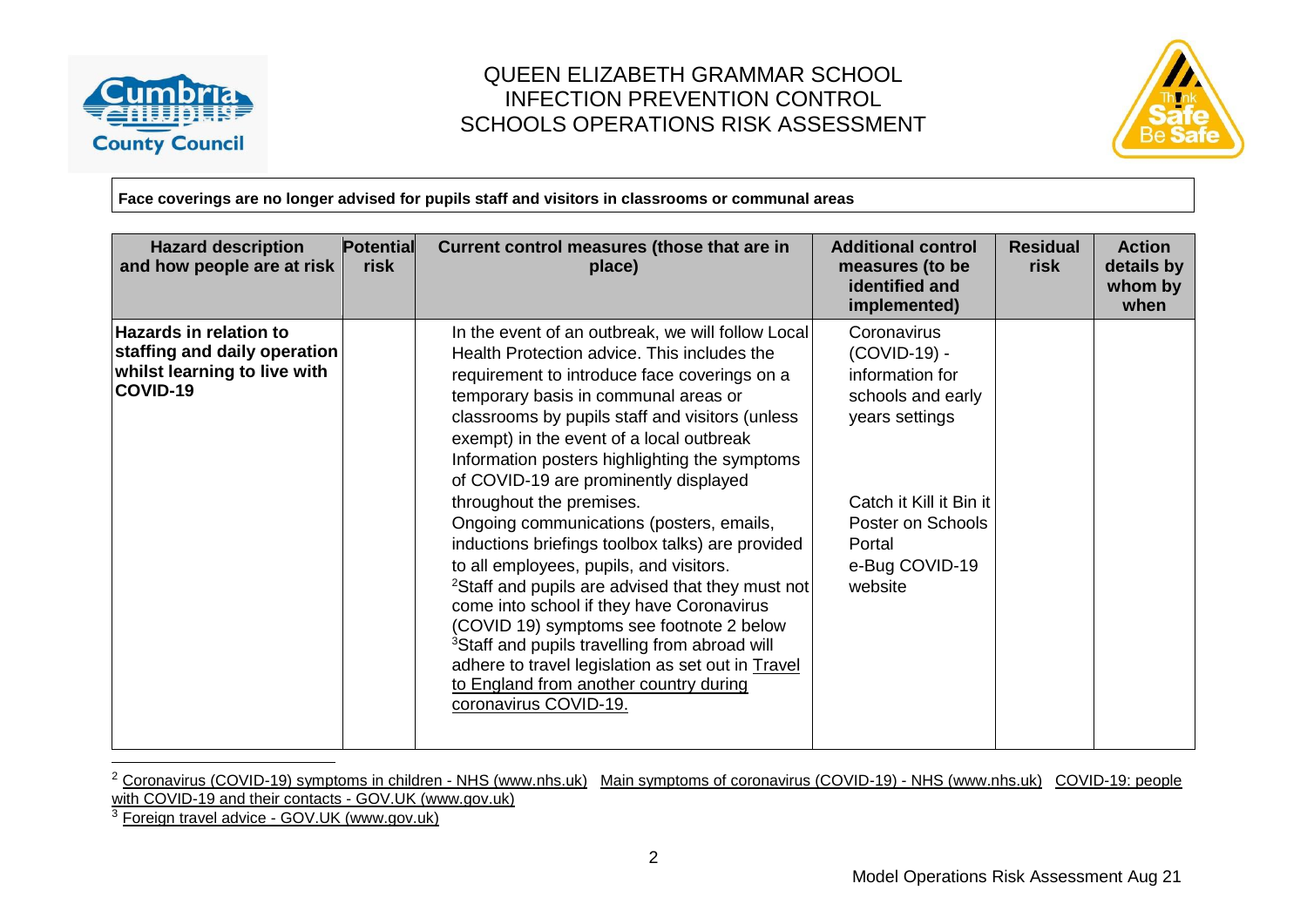



| <b>Hazard description</b><br>and how people are at risk | <b>Potential</b><br>risk | Current control measures (those that are in<br>place)                                                                                                                                                                                                                                                                                                                                                                                                                                                                                                                                                                                                                                                                                                                                                                                                                                                                                                                                                                            | <b>Additional control</b><br>measures (to be<br>identified and<br>implemented)                                                                                                                                                                                                                                                                         | <b>Residual</b><br>risk | <b>Action</b><br>details by<br>whom by<br>when                            |
|---------------------------------------------------------|--------------------------|----------------------------------------------------------------------------------------------------------------------------------------------------------------------------------------------------------------------------------------------------------------------------------------------------------------------------------------------------------------------------------------------------------------------------------------------------------------------------------------------------------------------------------------------------------------------------------------------------------------------------------------------------------------------------------------------------------------------------------------------------------------------------------------------------------------------------------------------------------------------------------------------------------------------------------------------------------------------------------------------------------------------------------|--------------------------------------------------------------------------------------------------------------------------------------------------------------------------------------------------------------------------------------------------------------------------------------------------------------------------------------------------------|-------------------------|---------------------------------------------------------------------------|
|                                                         |                          | <sup>4</sup> In the event of local guidance from the<br>Director for Public Health regarding local<br>outbreaks we will continue to strongly<br>encourage primary and secondary school staff<br>and secondary school pupils to voluntarily<br>participate in asymptomatic testing at home<br>We will continue to review individual risk<br>assessments for all <sup>5</sup> Formally Clinically<br>Extremely Vulnerable staff and pupils with any<br>extra precautions identified to minimise the risk<br>of exposure to the virus.<br>Where necessary, referrals will be made to our<br>occupational health provider.<br><sup>6</sup> We will follow public health advice on testing,<br>self-isolation and managing confirmed cases of<br>COVID-19.<br>Normal absence and wellbeing reporting<br>procedures are followed.<br>All staff will adhere to any instructions, advice,<br>guidance, and site rules provided to them,<br>including hand and respiratory hygiene and<br>(where identified through local advice from the | The Head teacher<br>reserves the right<br>to refuse a pupil's<br>attendance in<br>school if in their<br>reasonable<br>judgement the rest<br>of the pupils and<br>staff are at risk of<br>possible infection.<br><sup>7</sup> We have put in<br>place the local<br><b>Public Health</b><br>Contingency<br>Framework for<br>managing local<br>outbreaks. |                         | Wipes, blue<br>roll and Anti<br>bac spray<br>will remain in<br>each room. |

<sup>&</sup>lt;sup>4</sup> Staff and pupils will not be expected to continue taking part in regular asymptomatic testing and should follow asymptomatic testing advice for the general population. [Get tested for coronavirus \(COVID-19\) -](https://www.nhs.uk/conditions/coronavirus-covid-19/testing/get-tested-for-coronavirus/) NHS (www.nhs.uk)

<sup>&</sup>lt;sup>5</sup> in some circumstances, staff may have received personal advice from their specialist or clinician on additional precautions to take and they should continue to follow that advice

<sup>6</sup> https://www.nhs.uk/conditions/coronavirus-covid-19/self-isolation-and-treatment/when-to-self-isolate-and-what-to-do/

<sup>&</sup>lt;sup>7</sup> Coronavirus (COVID-19) - [information for schools and early years settings](https://www.cumbria.gov.uk/coronavirus/education.asp) Model Contingency Framework [Crisis Management and Emergencies in Schools](https://schools.cumbria.gov.uk/Reference%20Library/Forms/AllItems.aspx?RootFolder=%2FReference%20Library%2FHealth%20and%20Safety%2FCrisis%20Management%20and%20Emergencies%20in%20Schools&FolderCTID=0x01200048726C2A165D504480BCAF32B116BC9E&View=%7B9FFF4988%2D18AD%2D4845%2D9E0A%2DC419CCBA536A%7D)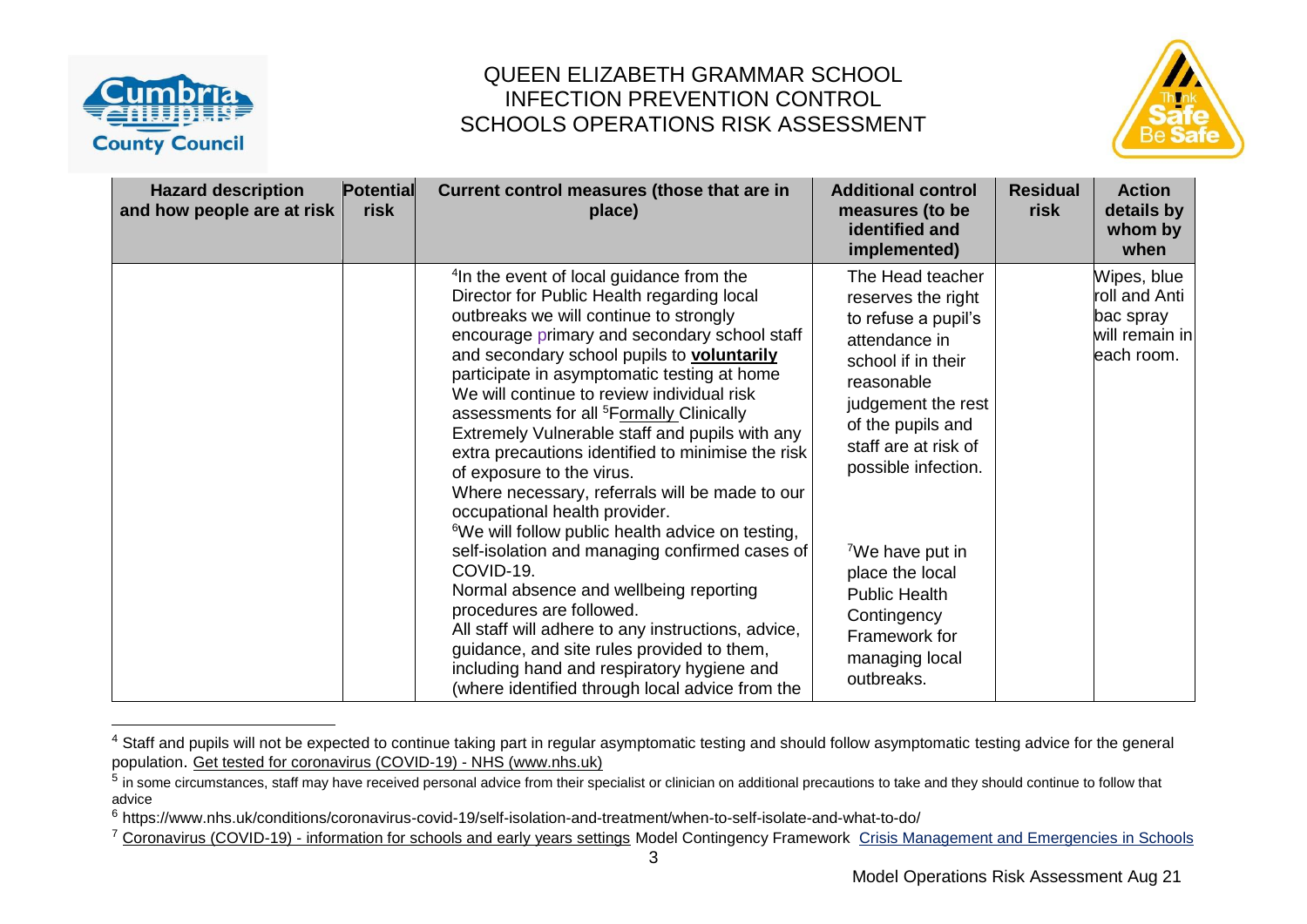



| <b>Hazard description</b><br>and how people are at risk        | <b>Potential</b><br>risk | Current control measures (those that are in<br>place)                                                                                                                                                                                                                                                                                                                                                                                                                                                                                                                                                                                                                                                                                       | <b>Additional control</b><br>measures (to be<br>identified and<br>implemented)                                                                                                                                                                                                                                                                                                                                           | <b>Residual</b><br>risk                          | <b>Action</b><br>details by<br>whom by<br>when |
|----------------------------------------------------------------|--------------------------|---------------------------------------------------------------------------------------------------------------------------------------------------------------------------------------------------------------------------------------------------------------------------------------------------------------------------------------------------------------------------------------------------------------------------------------------------------------------------------------------------------------------------------------------------------------------------------------------------------------------------------------------------------------------------------------------------------------------------------------------|--------------------------------------------------------------------------------------------------------------------------------------------------------------------------------------------------------------------------------------------------------------------------------------------------------------------------------------------------------------------------------------------------------------------------|--------------------------------------------------|------------------------------------------------|
|                                                                |                          | Director of Public Health,) social distancing<br>and use of face coverings.<br>Staff are responsible for ensuring that they are<br>up-to-date with their own routine<br>immunisations.<br>We will continue to encourage staff to take up<br>the offer of vaccination and will support them to<br>attend booked vaccine appointments during<br>term time.<br>In the event of a local outbreak in school we<br>will continue to follow local public health<br>guidance which may include staggered<br>lunchtimes and breaks<br>Whilst we will no longer encourage staff to<br>remain on site during lunch breaks, we will<br>continue to encourage them to take added<br>precautions on public transport and in crowded<br>areas in shops etc | <sup>8</sup> We will support<br>and encourage our<br>children & young<br>people to take up<br>the offer of a<br>vaccine including<br>boosters. <sup>9</sup> We will<br>continue to support<br>parents and<br>children who are<br>being offered the<br>COVID-19 vaccine<br>first and <sup>10</sup> second<br>doses providing<br>leaflets and<br>information and<br>signposting them<br>to official sources<br>on vaccines |                                                  |                                                |
| <b>Hazards relating to visitors</b><br>coming into the setting |                          | We will continue to ask visitors to sign in and<br>use the hand sanitiser available at the entrance.                                                                                                                                                                                                                                                                                                                                                                                                                                                                                                                                                                                                                                        |                                                                                                                                                                                                                                                                                                                                                                                                                          | <b>6 Medium</b><br><b>Risk</b><br><b>L3 X S2</b> | Wipes, blue<br>roll and Anti<br>bac spray      |

<sup>&</sup>lt;sup>8</sup> [Who can get the coronavirus \(COVID-19\) vaccine -](https://www.nhs.uk/conditions/coronavirus-covid-19/coronavirus-vaccination/who-can-get-the-vaccine/) NHS (www.nhs.uk)

<sup>&</sup>lt;sup>9</sup> [COVID-19 vaccination programme for children and young people: guidance for](https://www.gov.uk/government/publications/covid-19-vaccination-resources-for-schools/covid-19-vaccination-programme-for-children-and-young-people-guidance-for-schools) schools

 $10$  Second jab to be taken at least 3 months after the first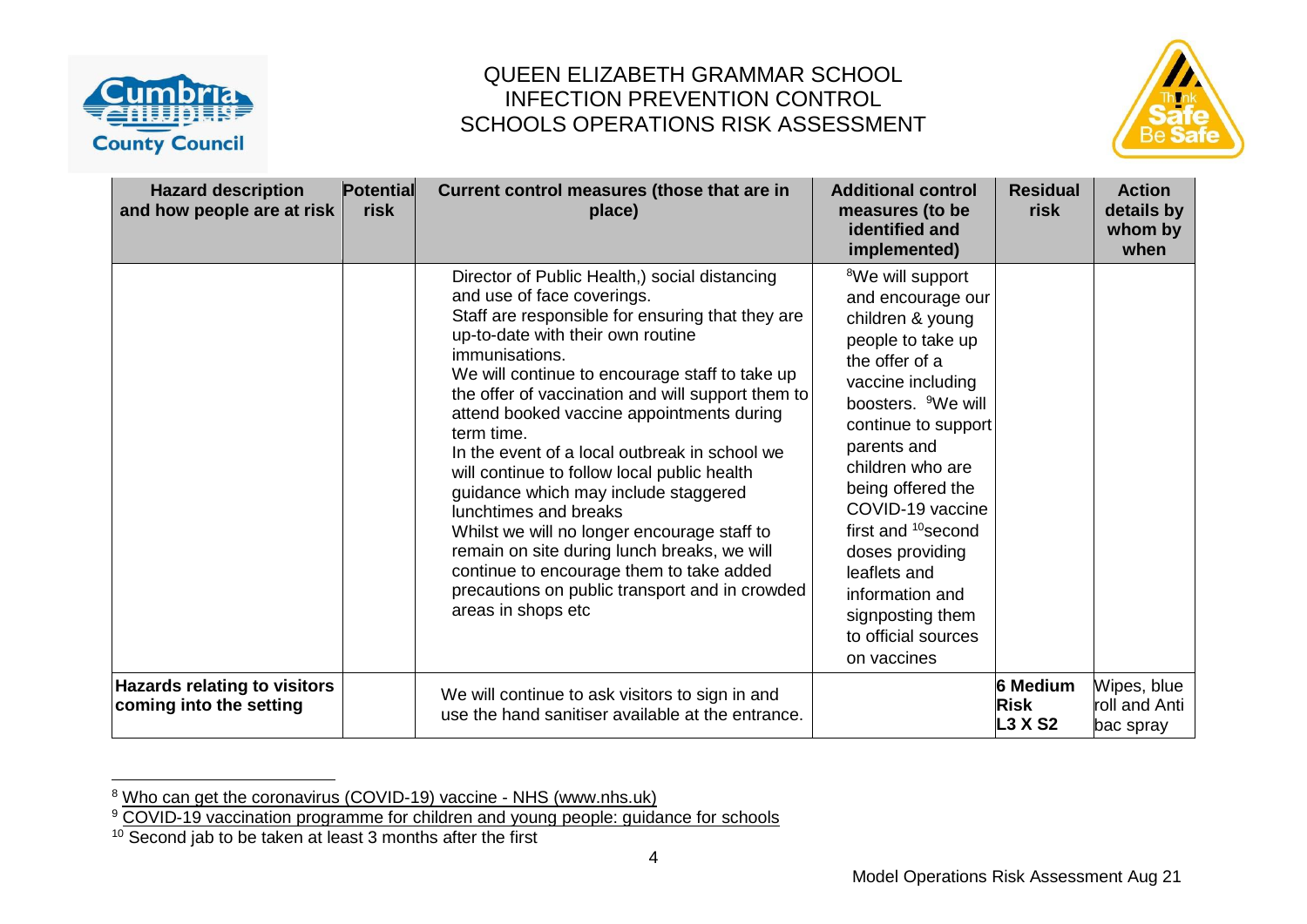



| <b>Hazard description</b><br>and how people are at risk                  | <b>Potential</b><br>risk | Current control measures (those that are in<br>place)                                                                                                                                                                                                                                                                                                                                                                                                                                                                                                                                                                                        | <b>Additional control</b><br>measures (to be<br>identified and<br>implemented)                                                                                                                                                                      | <b>Residual</b><br>risk                          | <b>Action</b><br>details by<br>whom by<br>when                |
|--------------------------------------------------------------------------|--------------------------|----------------------------------------------------------------------------------------------------------------------------------------------------------------------------------------------------------------------------------------------------------------------------------------------------------------------------------------------------------------------------------------------------------------------------------------------------------------------------------------------------------------------------------------------------------------------------------------------------------------------------------------------|-----------------------------------------------------------------------------------------------------------------------------------------------------------------------------------------------------------------------------------------------------|--------------------------------------------------|---------------------------------------------------------------|
|                                                                          |                          | We will continue where possible to check in<br>advance with visitors that they are not<br>experiencing symptoms<br>Key contractors carrying out critical/essential<br>works will be made aware of this risk<br>assessment.                                                                                                                                                                                                                                                                                                                                                                                                                   |                                                                                                                                                                                                                                                     |                                                  | will remain<br>accessible                                     |
| <b>Hazards relating to close</b><br>contact with asymptomatic<br>persons |                          | Headteacher/SLT will continue to determine<br>arrangements to manage pupil groups<br>dependent on the school circumstances, with<br>the aim of minimising contact between<br>individuals.<br>All staff with younger children and children with<br>complex needs or who need close personal<br>care will continue to try to maintain their<br>distance and minimise time spent within 1 metre<br>of anyone.<br>Children will continue to be encouraged not to<br>touch staff where possible.<br>We will continue to keep a small supply of<br>facemasks in the event of a change to local<br>public health guidance due to any rise in cases. | We will follow the<br>appropriate<br>Information for<br>schools and early<br>years settings<br>provided by the<br><b>Public Health team</b><br>regarding the<br>different threshold<br>levels and introduce<br>measures in line<br>with each level. | <b>6 Medium</b><br><b>Risk</b><br><b>L3 X S2</b> | Masks and<br>visors will be<br>available<br>from<br>reception |
| <b>Hazards relating to close</b><br>contact with symptomatic<br>persons  |                          | We will continue to follow public health advice<br>on testing, self-isolation and management of<br>confirmed cases of COVID-19.<br>We will send home anyone who develops<br>symptoms, however mild, whilst in school. We                                                                                                                                                                                                                                                                                                                                                                                                                     | We will continue to 8 Medium<br>encourage staff to<br>take a PCR test if<br>they are<br>symptomatic or<br>have been in close                                                                                                                        | <b>Risk</b><br>L4 X S2                           | The day time<br>cleaner will<br>remain in<br>school           |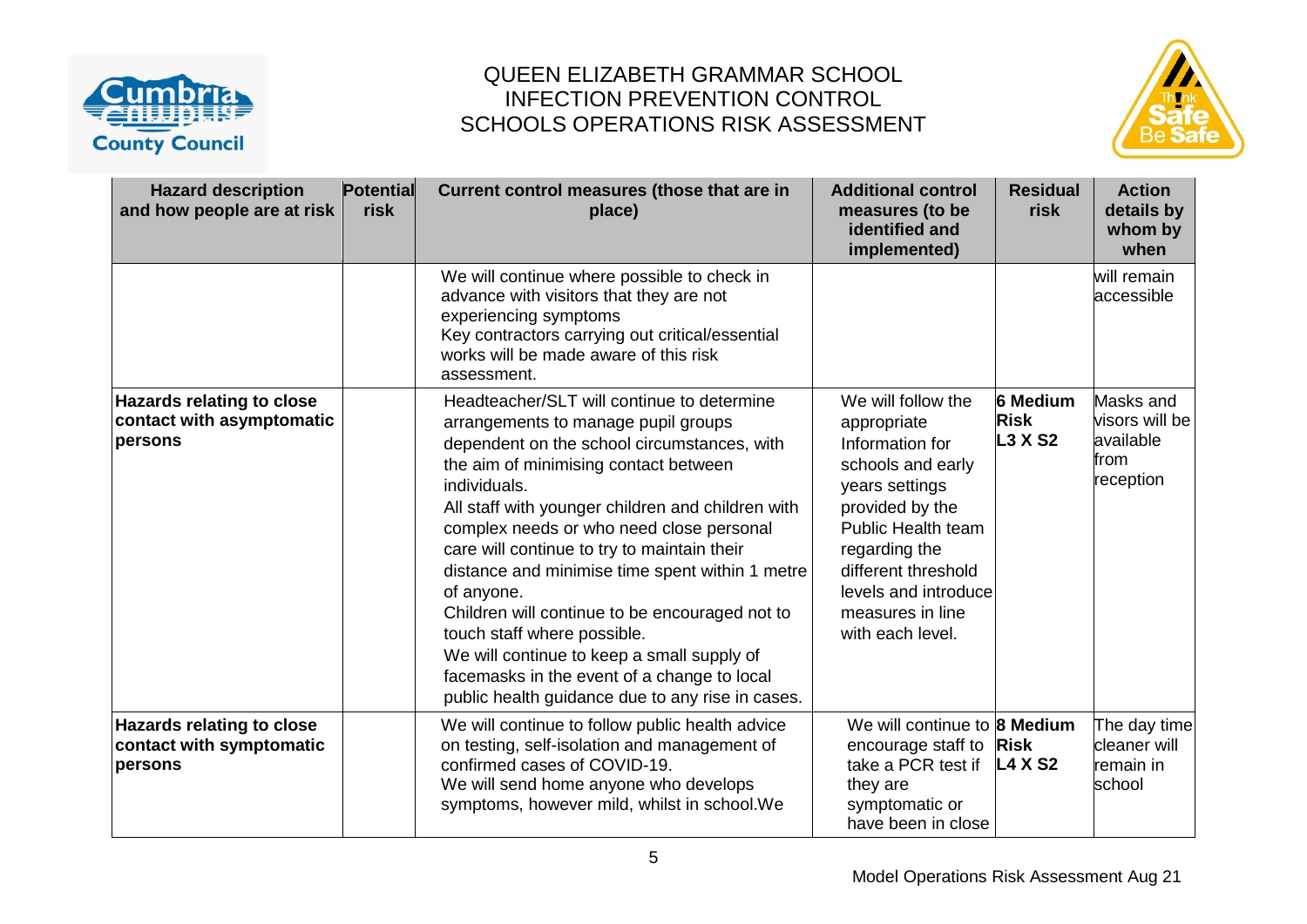



| <b>Hazard description</b><br>and how people are at risk                                                              | <b>Potential</b><br>risk | Current control measures (those that are in<br>place)                                                                                                                                                                                                                                                                                                                                                                                                                                                                                                 | <b>Additional control</b><br>measures (to be<br>identified and<br>implemented)                                                                   | <b>Residual</b><br>risk                   | <b>Action</b><br>details by<br>whom by<br>when                                                   |
|----------------------------------------------------------------------------------------------------------------------|--------------------------|-------------------------------------------------------------------------------------------------------------------------------------------------------------------------------------------------------------------------------------------------------------------------------------------------------------------------------------------------------------------------------------------------------------------------------------------------------------------------------------------------------------------------------------------------------|--------------------------------------------------------------------------------------------------------------------------------------------------|-------------------------------------------|--------------------------------------------------------------------------------------------------|
|                                                                                                                      |                          | will continue to make a space available for any<br>symptomatic pupil who is awaiting collection.<br>We will ensure that there is adequate ventilation<br>in the room and a supply of PPE available in<br>case close contact is necessary.<br>We will ensure that appropriate adult supervision<br>is available.<br>We will ensure that the space is thoroughly<br>cleaned once the pupil has been collected.                                                                                                                                          | contact to a<br>positive case<br>We will arrange for<br>the pupil to be<br>collected rather<br>than use<br>public/dedicated<br>school transport. |                                           |                                                                                                  |
| Hazards in relation to poor<br>cleaning/ hygiene/waste<br>management<br>Inadequate cleaning and<br>hygiene processes |                          | We will continue to encourage and remind about<br>frequent and thorough hand cleaning for all staff<br>and pupils and maintain adequate supplies of<br>soap and hand sanitiser.<br>We will continue to remind pupils to discard<br>used paper towels in the bins provided.<br>Cleaning regimes will be maintained and will<br>include regular cleaning of areas and equipment<br>and frequently-touched surfaces as detailed in<br>the current PHE guidance COVID-19 Cleaning<br>in non-healthcare settings<br>We will continue to ensure that shared | Pupil allergies<br>identified where<br>applicable.                                                                                               | 4 Medium<br><b>Risk</b><br><b>L2 X S2</b> | Posters<br>displayed<br>around site<br>regarding<br>hand<br>washing and<br>social<br>distancing. |
|                                                                                                                      |                          | resources are cleaned regularly and rotated<br>where possible.<br>We have copies of all relevant safety data<br>sheets for sanitising products used.<br>Electric hand dryers are subject to planned<br>maintenance as identified in manufacturer's<br>recommendations.                                                                                                                                                                                                                                                                                |                                                                                                                                                  |                                           | <b>CLEAPSS</b><br>will continue<br>to be<br>followed for<br>all practical<br>subjects            |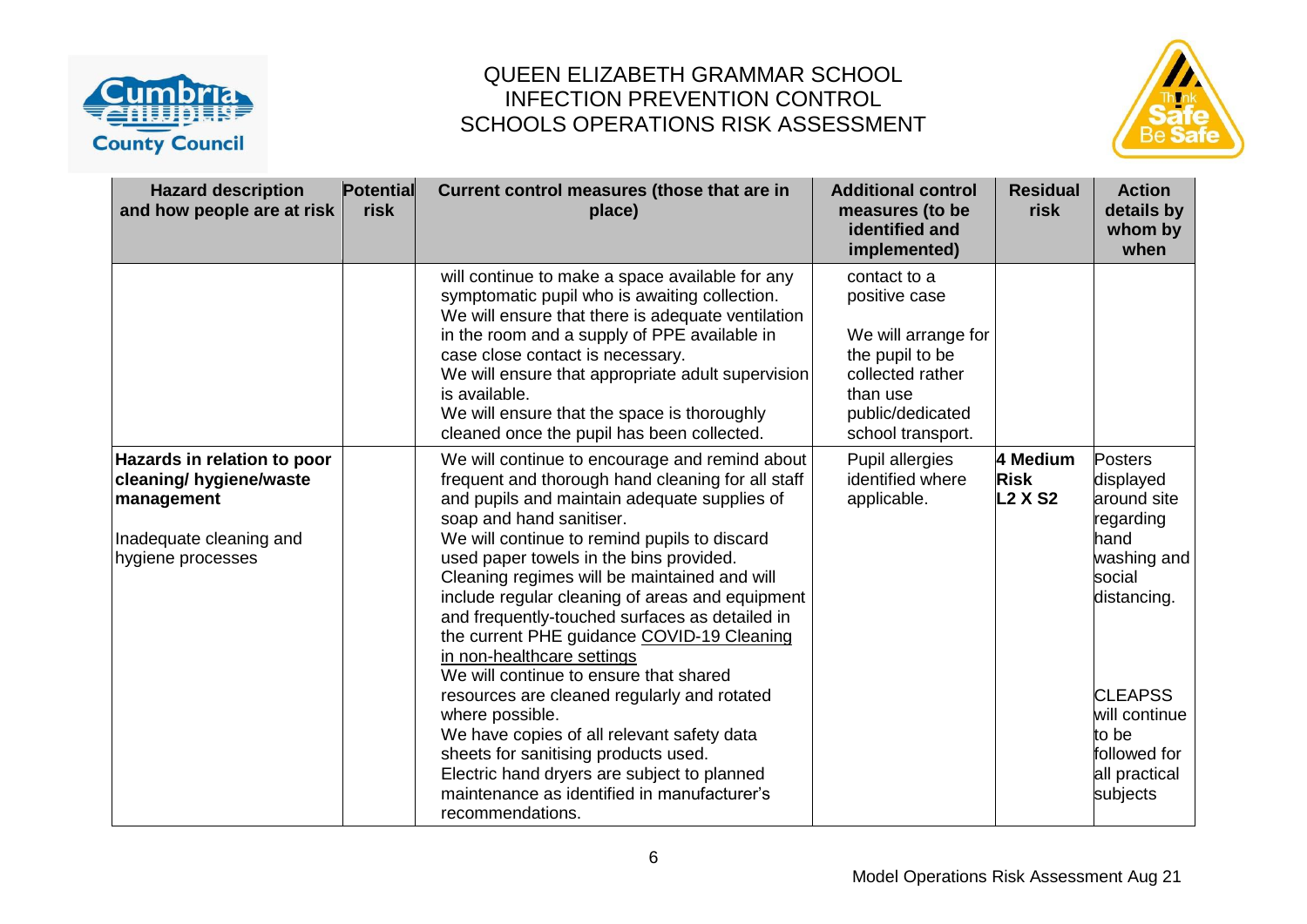

 $\overline{a}$ 



| <b>Hazard description</b><br>and how people are at risk                                                                                                        | <b>Potential</b><br>risk | Current control measures (those that are in<br>place)                                                                                                                                                                                                                                                                                                                                                                                                                                                                                                                                                                                                                                        | <b>Additional control</b><br>measures (to be<br>identified and<br>implemented) | <b>Residual</b><br>risk                   | <b>Action</b><br>details by<br>whom by<br>when |
|----------------------------------------------------------------------------------------------------------------------------------------------------------------|--------------------------|----------------------------------------------------------------------------------------------------------------------------------------------------------------------------------------------------------------------------------------------------------------------------------------------------------------------------------------------------------------------------------------------------------------------------------------------------------------------------------------------------------------------------------------------------------------------------------------------------------------------------------------------------------------------------------------------|--------------------------------------------------------------------------------|-------------------------------------------|------------------------------------------------|
|                                                                                                                                                                |                          | Local school-specific risk assessments will<br>identify additional control measures to be<br>followed to prevent cross contamination and<br>infection, e.g., cleaning/kitchen RA's.                                                                                                                                                                                                                                                                                                                                                                                                                                                                                                          |                                                                                |                                           |                                                |
| <b>Hazards in relation to</b><br>shortage of staff due to<br>infection or isolation                                                                            |                          | We have a staffing plan in place to ensure safe<br>staffing levels are achievable, agreed,<br>established, and monitored appropriate to group<br>sizes/pupil needs and the activities required.<br>Ratios are based on appropriate risk<br>assessments.<br>All employees are advised of and offered<br>vaccination cover.                                                                                                                                                                                                                                                                                                                                                                    |                                                                                | 4 Medium<br><b>Risk</b><br><b>L2 X S2</b> |                                                |
| <b>Hazards in relation to staff</b><br>and pupils deemed high<br>risk due to underlying or<br>pre-existing health<br>conditions, and pregnant<br><b>lwomen</b> |                          | 12 Pupils - separate individual risk<br>assessment/healthcare/behaviour management<br>plans and external support is accessed where<br>required to determine if the child or young person<br>can safely attend the setting where one-to-one care<br>or support is not available for them.<br><sup>11</sup> We will continue to support our children and<br>young people who were previously identified as<br>Formally Clinically Extremely Vulnerable (FCEV)<br>through the guidance document Coronavirus: how<br>to stay safe and help prevent the spread - GOV.UK<br><u>(www.gov.uk)</u> .<br>We will continue to review our individual risk<br>assessments for staff previously considered |                                                                                | <b>6 Medium</b><br><b>Risk</b><br>L3 X S2 |                                                |

<sup>&</sup>lt;sup>11</sup> [Guidance on shielding and protecting people who are clinically extremely vulnerable from COVID-19](https://www.gov.uk/government/publications/guidance-on-shielding-and-protecting-extremely-vulnerable-persons-from-covid-19/guidance-on-shielding-and-protecting-extremely-vulnerable-persons-from-covid-19)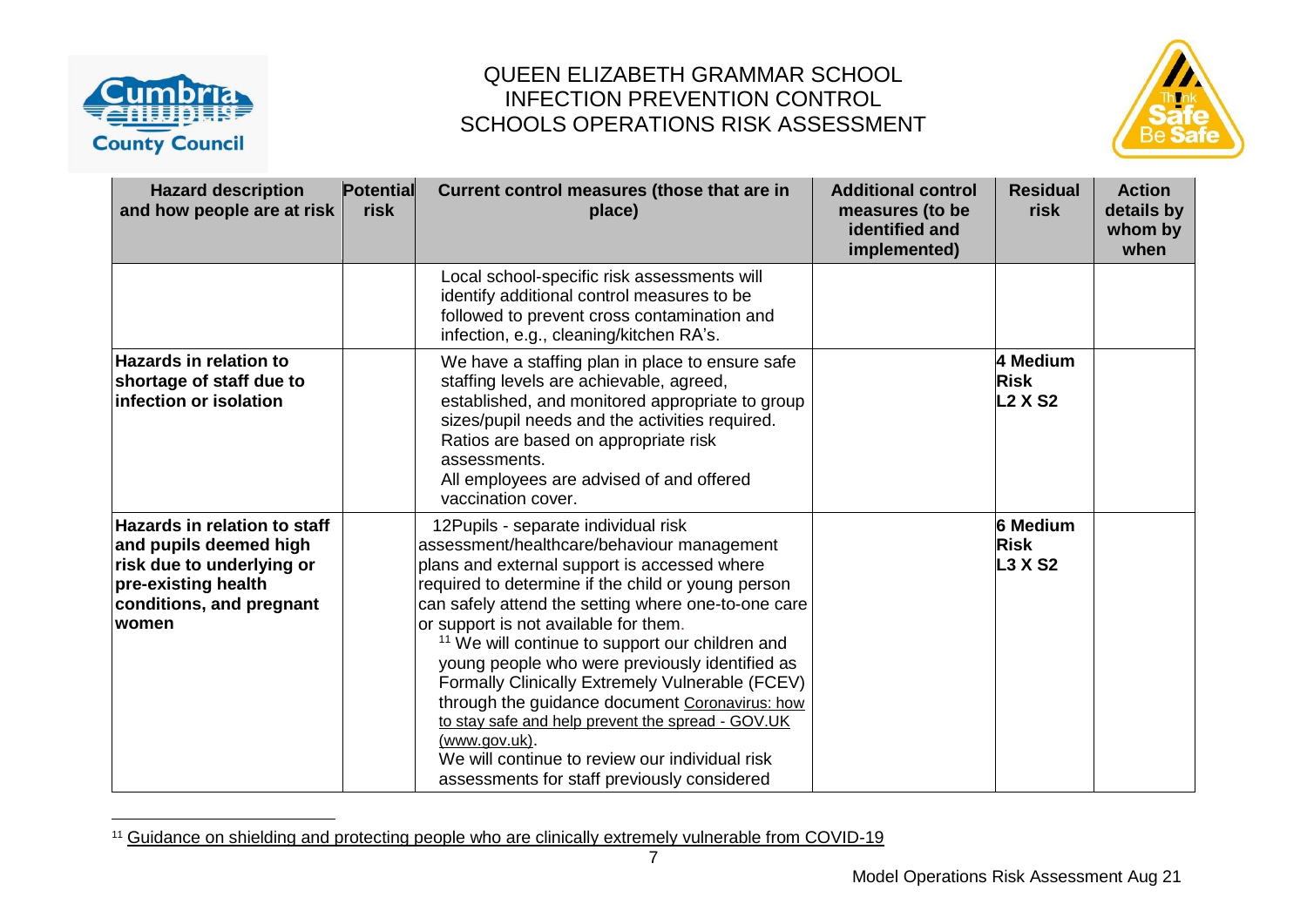

### QUEEN ELIZABETH GRAMMAR SCHOOL INFECTION PREVENTION CONTROL SCHOOLS OPERATIONS RISK ASSESSMENT



| <b>Hazard description</b><br>and how people are at risk                                                                                         | <b>Potential</b><br>risk | Current control measures (those that are in<br>place)                                                                                                                                                                                                                                                                                                                                                                                                                                                                                                                                                                                                                                                                          | <b>Additional control</b><br>measures (to be<br>identified and<br>implemented)                                                                                                        | <b>Residual</b><br>risk | <b>Action</b><br>details by<br>whom by<br>when |
|-------------------------------------------------------------------------------------------------------------------------------------------------|--------------------------|--------------------------------------------------------------------------------------------------------------------------------------------------------------------------------------------------------------------------------------------------------------------------------------------------------------------------------------------------------------------------------------------------------------------------------------------------------------------------------------------------------------------------------------------------------------------------------------------------------------------------------------------------------------------------------------------------------------------------------|---------------------------------------------------------------------------------------------------------------------------------------------------------------------------------------|-------------------------|------------------------------------------------|
|                                                                                                                                                 |                          | FCEV and ensure that any additional measures<br>are put in place to ensure their safety.<br>We will acknowledge advice from the individual's<br>specialist/clinician who has advised that a FCEV<br>person cannot attend the setting.<br>We will continue to follow the <sup>12</sup> Coronavirus<br>(COVID-19) advice for pregnant employees<br>We will review our workplace risk assessments<br>to ensure they consider any risks to new and<br>expectant mothers (including where necessary<br>pregnant pupils) where we have been notified of<br>the pregnancy.<br>We will continue to ensure that online learning is<br>available to any pupil who is unable to attend<br>school due to clinical or public health advice. | <sup>13</sup> We will continue<br>to support and<br>encourage our<br>pregnant staff to<br>take up the offer of<br>vaccination.                                                        |                         |                                                |
| <b>Hazards in relation to the</b><br>use of transport and travel<br>(public transport,<br>dedicated school transport<br>and educational visits) |                          | We will promote safe transport guidance to staff<br>and parents and continue to encourage where<br>possible to avoid/limit the use of public<br>transport.<br>We will follow government guidance and<br>continue to encourage children and young<br>people aged 11 and over to wear face coverings<br>when travelling to school on dedicated school<br>transport. (unless exempt)                                                                                                                                                                                                                                                                                                                                              | Protocols will remain<br>in place for drop off<br>and pick up.<br>We will continue to<br>record how<br>everyone, travels to<br>and from school (to<br>support NHS Test<br>and Trace). |                         |                                                |

<sup>&</sup>lt;sup>12</sup> Guidance provided by the HSE, The Royal College of Obstetricians & Gynaecologists and the Royal College of Midwives <sup>13</sup> [Pregnancy, breastfeeding, fertility and coronavirus \(COVID-19\) vaccination -](https://www.nhs.uk/conditions/coronavirus-covid-19/coronavirus-vaccination/pregnancy-breastfeeding-fertility-and-coronavirus-covid-19-vaccination/) NHS (www.nhs.uk)

8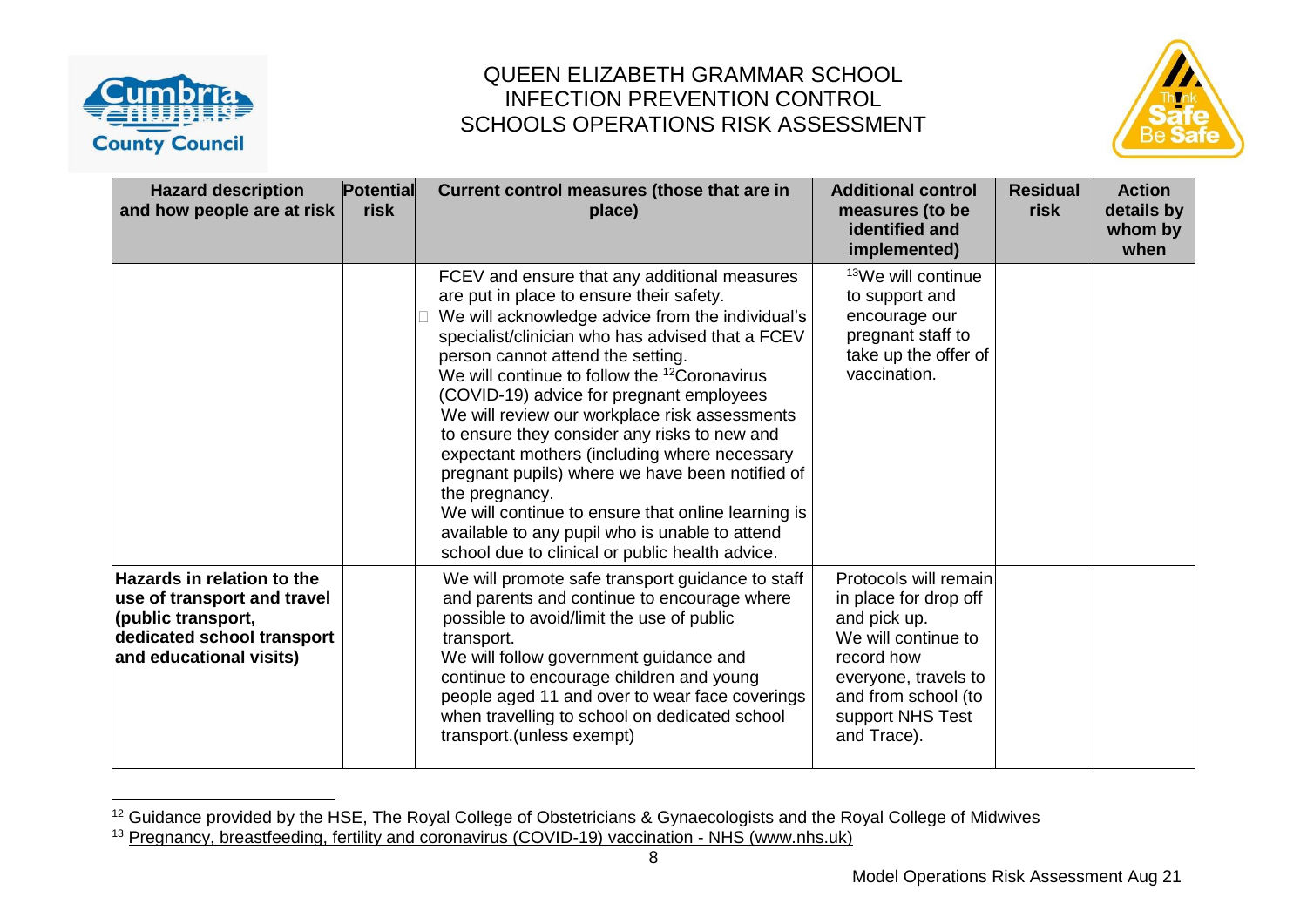



| <b>Hazard description</b><br>and how people are at risk                                                                                                      | <b>Potential</b><br>risk | Current control measures (those that are in<br>place)                                                                                                                                                                                                                                                                                                                                                                                                                                                                                                                                                                                                                                                                                                                                                                                    | <b>Additional control</b><br>measures (to be<br>identified and<br>implemented)                                              | <b>Residual</b><br>risk                          | <b>Action</b><br>details by<br>whom by<br>when |
|--------------------------------------------------------------------------------------------------------------------------------------------------------------|--------------------------|------------------------------------------------------------------------------------------------------------------------------------------------------------------------------------------------------------------------------------------------------------------------------------------------------------------------------------------------------------------------------------------------------------------------------------------------------------------------------------------------------------------------------------------------------------------------------------------------------------------------------------------------------------------------------------------------------------------------------------------------------------------------------------------------------------------------------------------|-----------------------------------------------------------------------------------------------------------------------------|--------------------------------------------------|------------------------------------------------|
|                                                                                                                                                              |                          | A Transport risk assessment is available for<br>SEND children.<br>All SEND children have individual risk<br>assessments in place for transport purposes.<br>Transport providers will continue to follow<br>appropriate controls as highlighted in their code<br>of practice.<br>Pupils who have travelled to school on public<br>or dedicated transport will be reminded about<br>good hygiene practices when putting on,<br>removing and storing their face coverings.<br><sup>14</sup> We will refer to-the EVOLVE website for<br>additional guidance regarding the resumption of<br>educational daytrips and residential visits.<br><sup>15</sup> We will undertake full and thorough risk<br>assessments in relation to all educational visits<br>and ensure that public health advice is included<br>as part of the risk assessment | We will continue to<br>encourage pupils<br>that they must wear<br>face coverings when<br>travelling on public<br>transport. |                                                  |                                                |
| Hazards in relation to pupil<br>and staff wellbeing<br>and mental health<br><b>Preventing ill health due to</b><br>anxiety and work-related<br><b>stress</b> |                          | Whole-school staff stress risk assessment in<br>place.<br>Where staff report work-related issues,<br>individual stress risk assessments will be carried<br>out in line with HSE guidance.<br>Staff will be referred to occupational health as<br>early as possible.                                                                                                                                                                                                                                                                                                                                                                                                                                                                                                                                                                      |                                                                                                                             | <b>6 Medium</b><br><b>Risk</b><br><b>L3 X S2</b> |                                                |

<sup>&</sup>lt;sup>14</sup> Local Authority schools must make use of the EVOLVE Notification and Approval System. They will be expected to follow the normal process of risk assessment and log all educational visits onto the EVOLVE database Foreign travel advice - [GOV.UK \(www.gov.uk\)](https://www.gov.uk/foreign-travel-advice)

<sup>15</sup> [Health and safety on educational visits](https://www.gov.uk/government/publications/health-and-safety-on-educational-visits)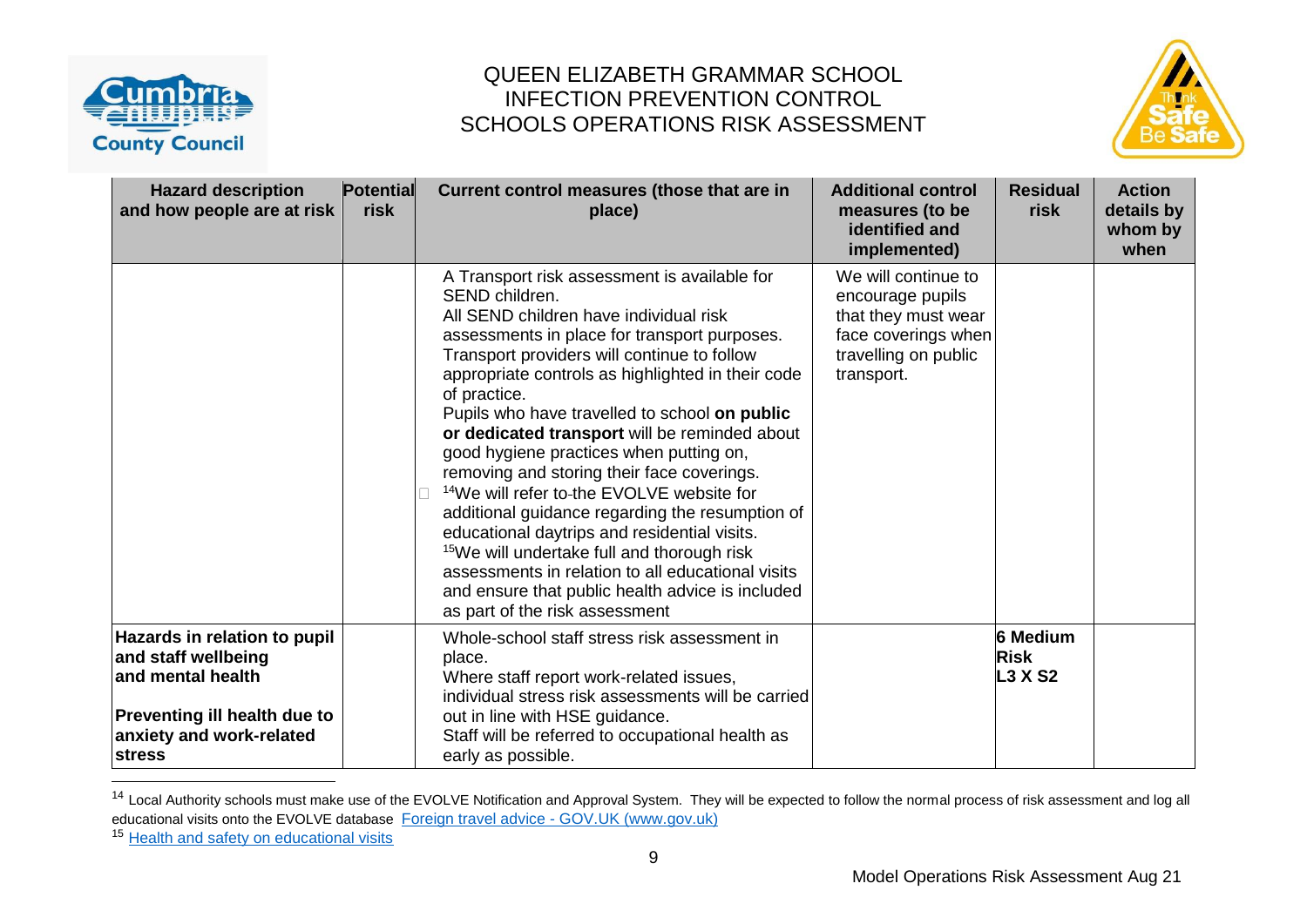



| <b>Hazard description</b><br>and how people are at risk                                                                  | Potential<br>risk | Current control measures (those that are in<br>place)                                                                                                                                                                                                                                                                                                              | <b>Additional control</b><br>measures (to be<br>identified and<br>implemented)                                                           | <b>Residual</b><br>risk                  | <b>Action</b><br>details by<br>whom by<br>when                                                                                              |
|--------------------------------------------------------------------------------------------------------------------------|-------------------|--------------------------------------------------------------------------------------------------------------------------------------------------------------------------------------------------------------------------------------------------------------------------------------------------------------------------------------------------------------------|------------------------------------------------------------------------------------------------------------------------------------------|------------------------------------------|---------------------------------------------------------------------------------------------------------------------------------------------|
|                                                                                                                          |                   | Good communication measures are in place<br>and maintained with staff.<br>The Local Authority have produced the following<br>guidance Coronavirus - getting back to school -<br>Supporting emotional wellbeing and learning<br>We have access to useful links and sources of<br>support through Promoting and supporting<br>mental health and wellbeing in schools |                                                                                                                                          |                                          |                                                                                                                                             |
| <b>Staff suffering from 'Post-</b><br><b>COVID Syndrome'</b><br>returning to work following<br><b>COVID-19 infection</b> |                   | Arrangements will be in place to ensure that any<br>staff member returning to work following a<br>COVID-19 infection and potentially suffering<br>from 'Long COVID' is fully supported in their<br>return to work.<br>Referrals to occupational health will be made<br>where required.                                                                             | Individual risk<br>assessments to be<br>carried out.<br>Your COVID<br>Recovery<br>Supporting your<br>recovery after<br>COVID-19          | 4 Low Risk Sickness is<br><b>L2 X S2</b> | monitored<br>within the<br>school and<br>all support is<br>offered as<br>required.                                                          |
| <b>Hazards due to the lack of</b><br><b>Suitable PPE</b>                                                                 |                   | Local risk assessments/individual healthcare<br>plans/ behaviour management plans reviewed<br>and followed to identify <sup>16</sup> PPE requirements in<br>line with current guidance.<br><sup>17</sup> PPE to be fit for purpose/approved<br>specification.<br>Where PPE/RPE is provided, staff are provided<br>with training and instruction in its use.        | <b>Where required</b><br>contact the call<br>centre to order PPE<br>0800 783 1967<br>(Manned from $09:00-$<br>17:00 Monday to<br>Friday) | <b>L1 X S1</b>                           | 2 Low Risk PPE remains<br>available in<br>school on<br>request.<br><b>PPE</b> is as<br>provided by<br>CCC and<br>training is<br>provided as |

<sup>&</sup>lt;sup>16</sup> PPE provided free to SEND schools will continue as long as supplies continue to be provided at no cost.

<sup>17</sup> PPE will be available to order **where required** (i.e., in the event of an Outbreak)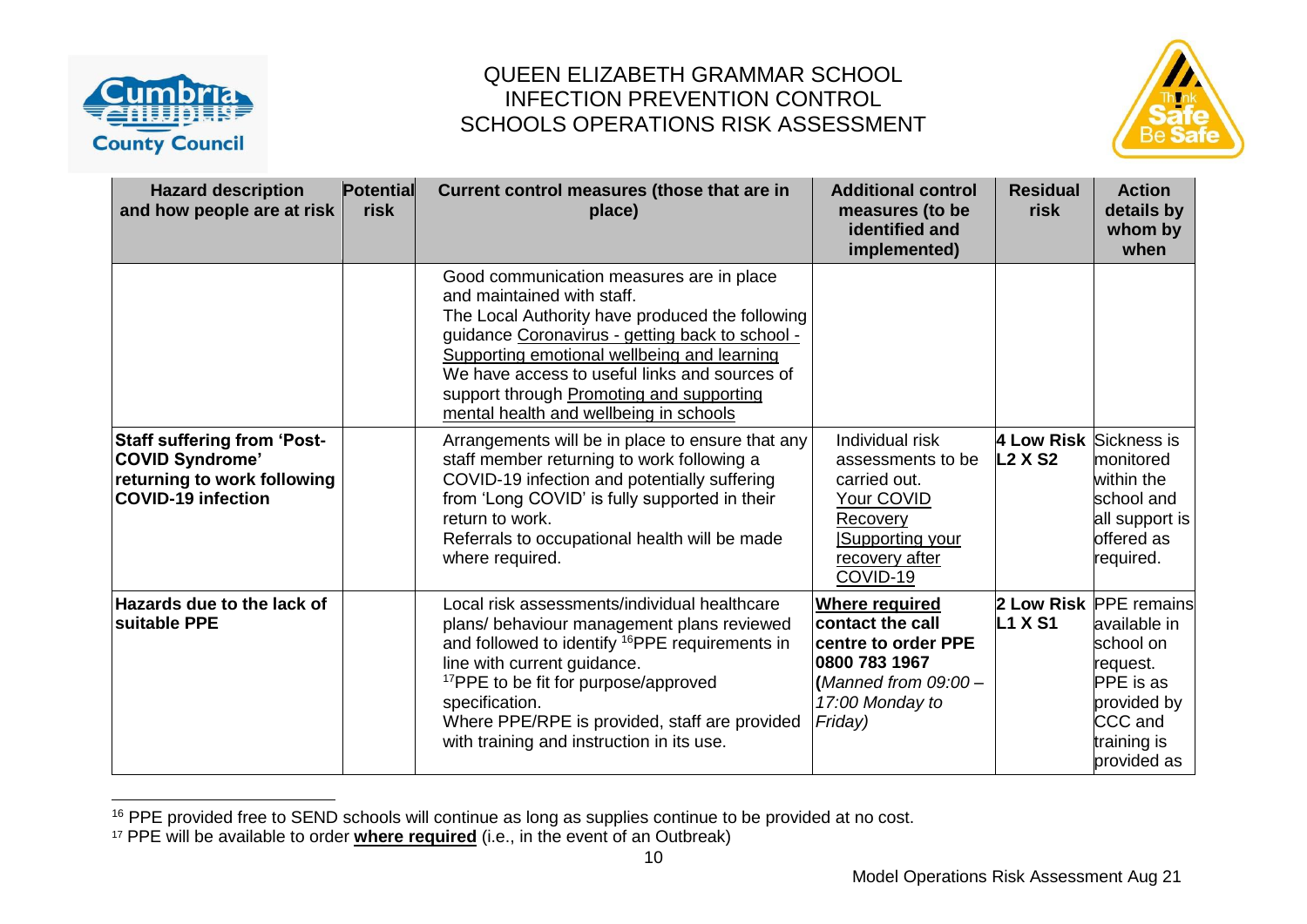

 $\overline{a}$ 



| <b>Hazard description</b><br>and how people are at risk                | <b>Potential</b><br>risk | Current control measures (those that are in<br>place)                                                                                                                                                                                                                                                                                                                                                                                                                                                                                                                                                                                     | <b>Additional control</b><br>measures (to be<br>identified and<br>implemented) | <b>Residual</b><br>risk      | <b>Action</b><br>details by<br>whom by<br>when                 |
|------------------------------------------------------------------------|--------------------------|-------------------------------------------------------------------------------------------------------------------------------------------------------------------------------------------------------------------------------------------------------------------------------------------------------------------------------------------------------------------------------------------------------------------------------------------------------------------------------------------------------------------------------------------------------------------------------------------------------------------------------------------|--------------------------------------------------------------------------------|------------------------------|----------------------------------------------------------------|
|                                                                        |                          | Local compliance to be monitored by Head<br>teacher as far as reasonably practicable.<br>Guidance provided to staff in relation to the use<br>and wearing of their own face coverings.                                                                                                                                                                                                                                                                                                                                                                                                                                                    |                                                                                |                              | required and<br>requested.                                     |
| <b>Hazards due to verbal and</b><br>physical abuse of staff            |                          | We have a separate risk assessment for dealing<br>with violent situations and staff are aware of the<br>control measures<br>Violence and aggression at work.<br>All incidents of verbal or physical abuse will be<br>reported on an <sup>18</sup> Accident/incident report form<br>for inclusion on the E-Safety database.                                                                                                                                                                                                                                                                                                                |                                                                                | 2 Low Risk<br><b>L1 X S1</b> |                                                                |
| $\sf{Hazards}$ in relation to<br>managing incidents and<br>emergencies |                          | Emergency procedures have been reviewed<br>to ensure that arrangements remain valid for<br>fire safety management.<br>Suitable follow-up procedures to be taken<br>following potential infection exposure<br>incidents (in line with current Public Health<br>England and updated HSE RIDDOR<br>guidance circulated to schools).<br>Suitable first aid kits are in place, regularly<br>checked and updated to include (where<br>already not supplied) IIR surgical masks,<br>rubber gloves and hand sanitisers for close<br>contact first aid treatment.<br>First aiders for the premises are issued with<br>current advice and guidance. |                                                                                | 2 Low Risk<br><b>L1 X S1</b> | <b>First Aid Kits</b><br>are available<br>throughout<br>school |

<sup>&</sup>lt;sup>18</sup> [Accident Reporting and Investigation](https://schools.cumbria.gov.uk/Reference%20Library/Forms/AllItems.aspx?RootFolder=%2FReference%20Library%2FHealth%20and%20Safety%2FAccident%20Reporting%20and%20Investigation&FolderCTID=0x01200048726C2A165D504480BCAF32B116BC9E&View=%7B9FFF4988%2D18AD%2D4845%2D9E0A%2DC419CCBA536A%7D) - All Documents (cumbria.gov.uk)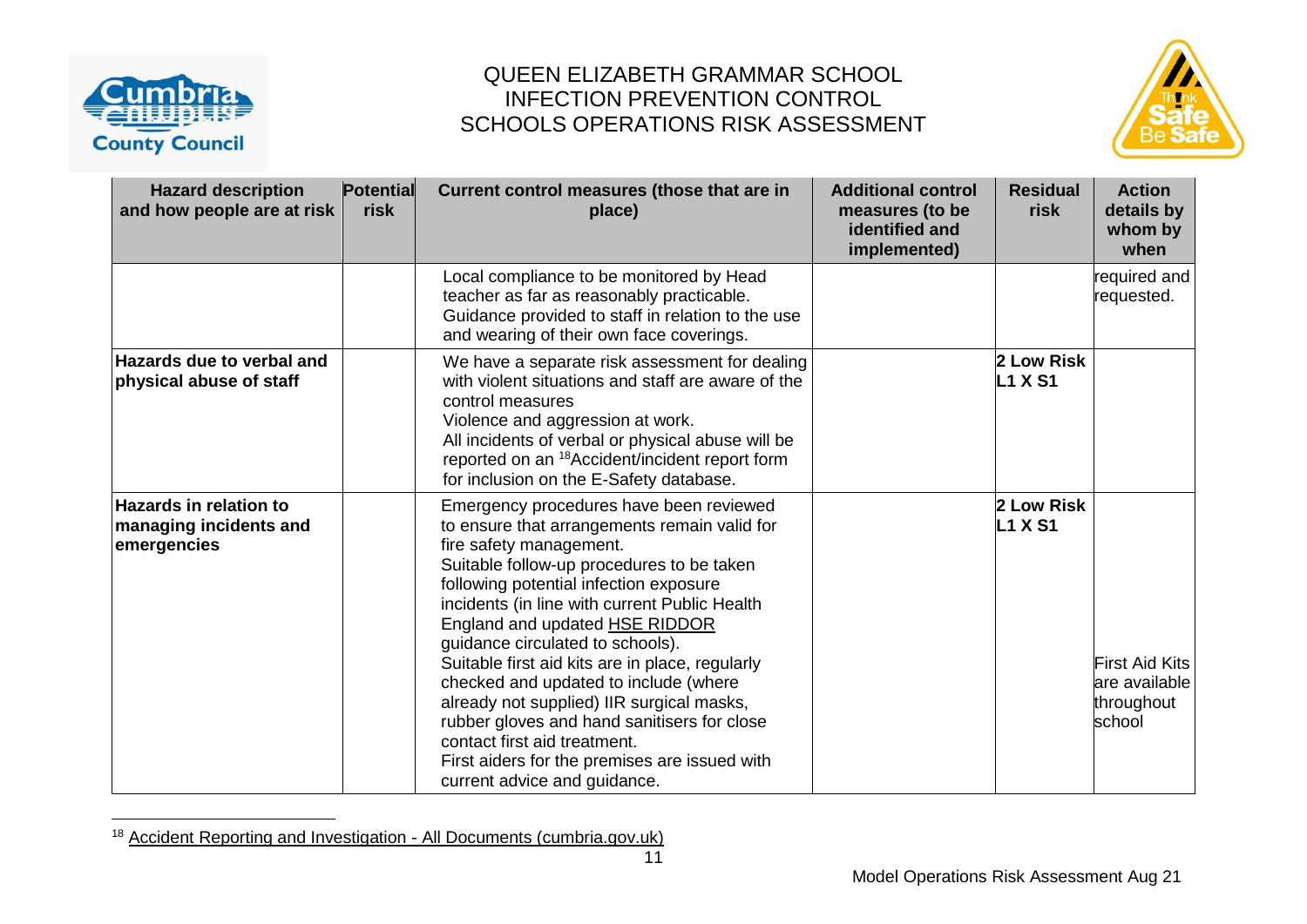



| <b>Hazard description</b><br>and how people are at risk                                          | Potential<br>risk | Current control measures (those that are in<br>place)                                                                                                                       | <b>Additional control</b><br>measures (to be<br>identified and<br>implemented) | <b>Residual</b><br>risk | <b>Action</b><br>details by<br>whom by<br>when |
|--------------------------------------------------------------------------------------------------|-------------------|-----------------------------------------------------------------------------------------------------------------------------------------------------------------------------|--------------------------------------------------------------------------------|-------------------------|------------------------------------------------|
|                                                                                                  |                   | All staff are aware of their responsibilities to<br>report safety concerns, ill health, damage,<br>defects, accidents, or incidents in line with<br>existing school policy. |                                                                                |                         |                                                |
| <b>Respiratory syncytial virus</b><br>(RSV), Norovirus, Influenza<br>and other health conditions |                   | E-School Nurse - support for health conditions  <br><b>Cumbria County Council</b><br>Health A to Z - NHS<br>Health protection in schools and other childcare<br>facilities  |                                                                                |                         |                                                |